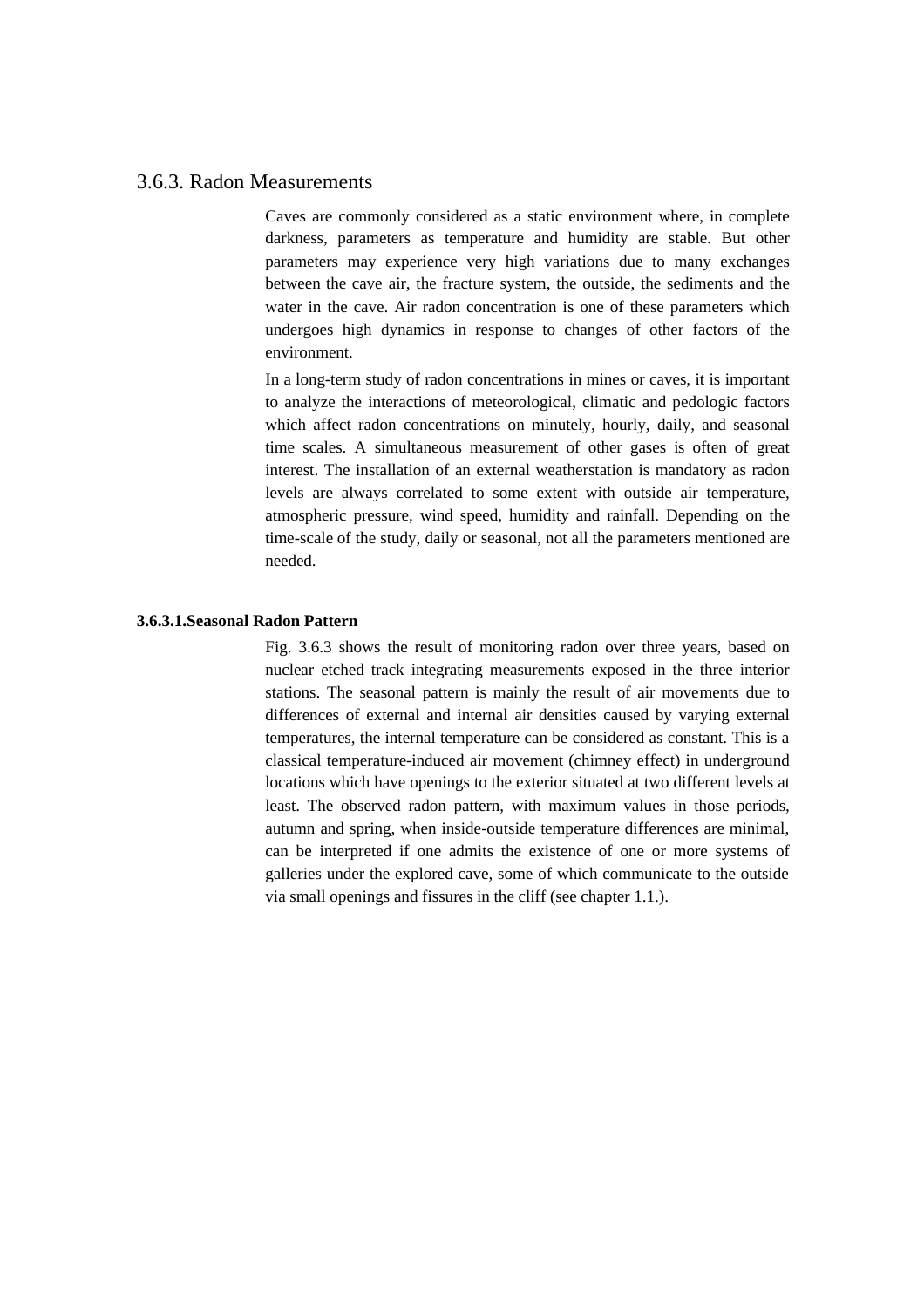

*Fig. 3.6.3. Time evolution of mean radon concentrations over three years in three different locations in the main gallery, at 12 m (st. 2), 31 m (st. 3) and 50 meters (st. 4) from the entrance.*

In the *cold period*, the lighter radon-enriched air of the system rises, and pushes cave air out through the exit. During this movement, the air gets enriched in radon from the fracture system and from the sediments. The radon levels in the cave are highest when these air movements are very low, this happens at temperatures slightly below the cave temperature of 9.5°C as seen on fig. 3.6.4. Higher temperature differences move a greater air volume, thus the speed of air flowing through the fracture system is increased, and as a consequence the radon concentrations of the air entering the cave galleries from below decrease.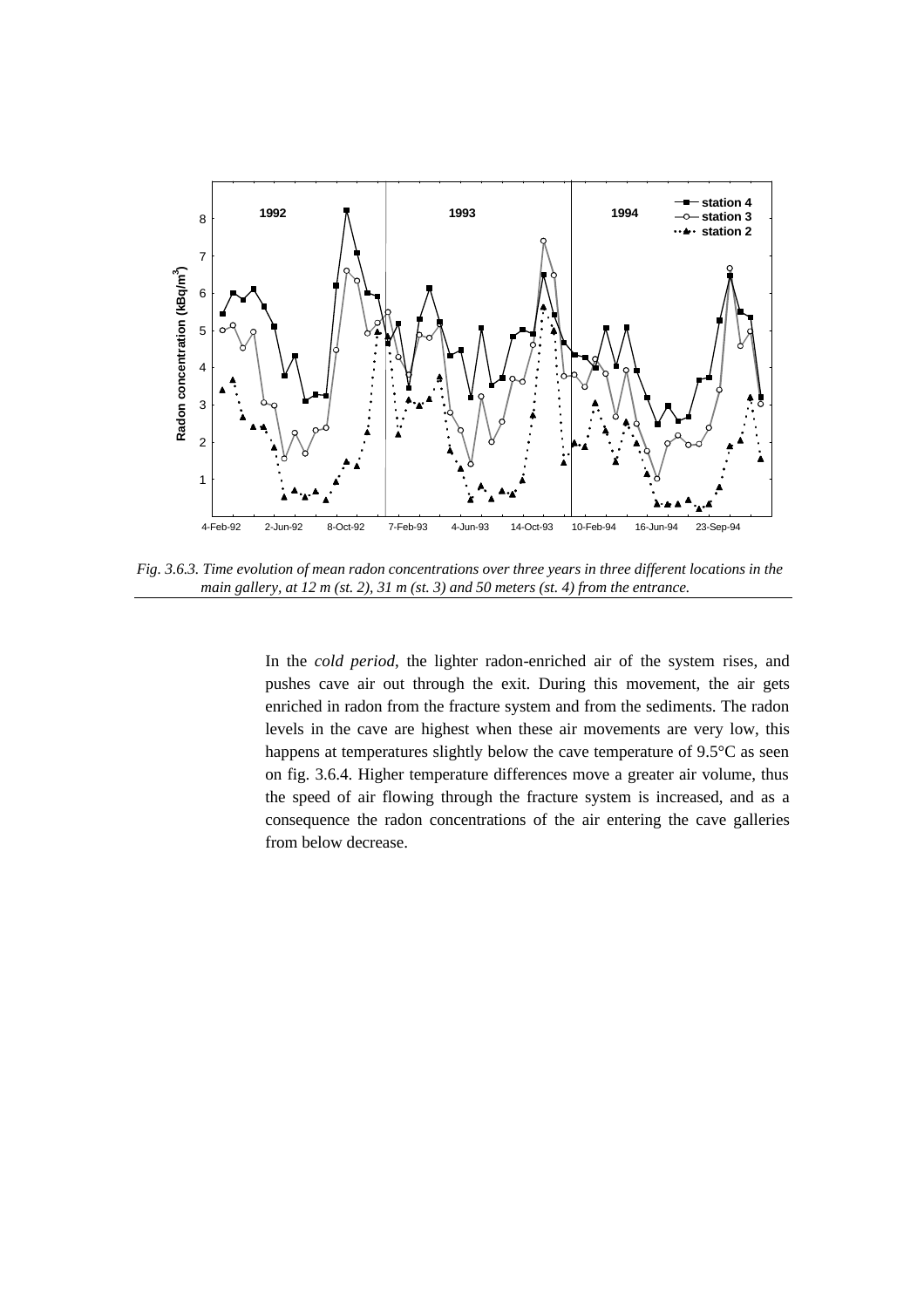

*Fig. 3.6.4. Radon concentration at station 4 in the Moestroff cave, 50 meters from the entrance, against temperature can be fitted by a parabola.*

In *summer*, the process reverses, the direct inflow of outside air into the cave leads to the lowest radon concentrations. This effect is most effective for locations near the entrance.

There is a slight asymmetry in the way the radon changes between summer and winter. In springtime, radon levels in the cave vary gradually whereas in the fall they experience a rapid increase.

The radon transport processes depend essentially on the configuration and the connection of the underground cavities, passages and other communications to the exterior, such as fissures and fractures. Due to the particular location of the Moestroff multi-storey cave, with an upper main gallery and with openings on a cliff, the seasonal radon pattern is quite different from those reported elsewhere for caves [Hingmann et al., 1995; Hunyadi et al., 1990]. For horizontal caves and for caves with most passages above the entrance elevation, a typical pattern of temporal radon changes are summer maxima and winter minima [Kies et al., 1995]; in caves where most passages are below the entrance, but with no communication to the exterior, the wintertime air stagnation in the cave results in high radon concentrations during the cold season. [Kies et al., 1993; Haql et al., 1996].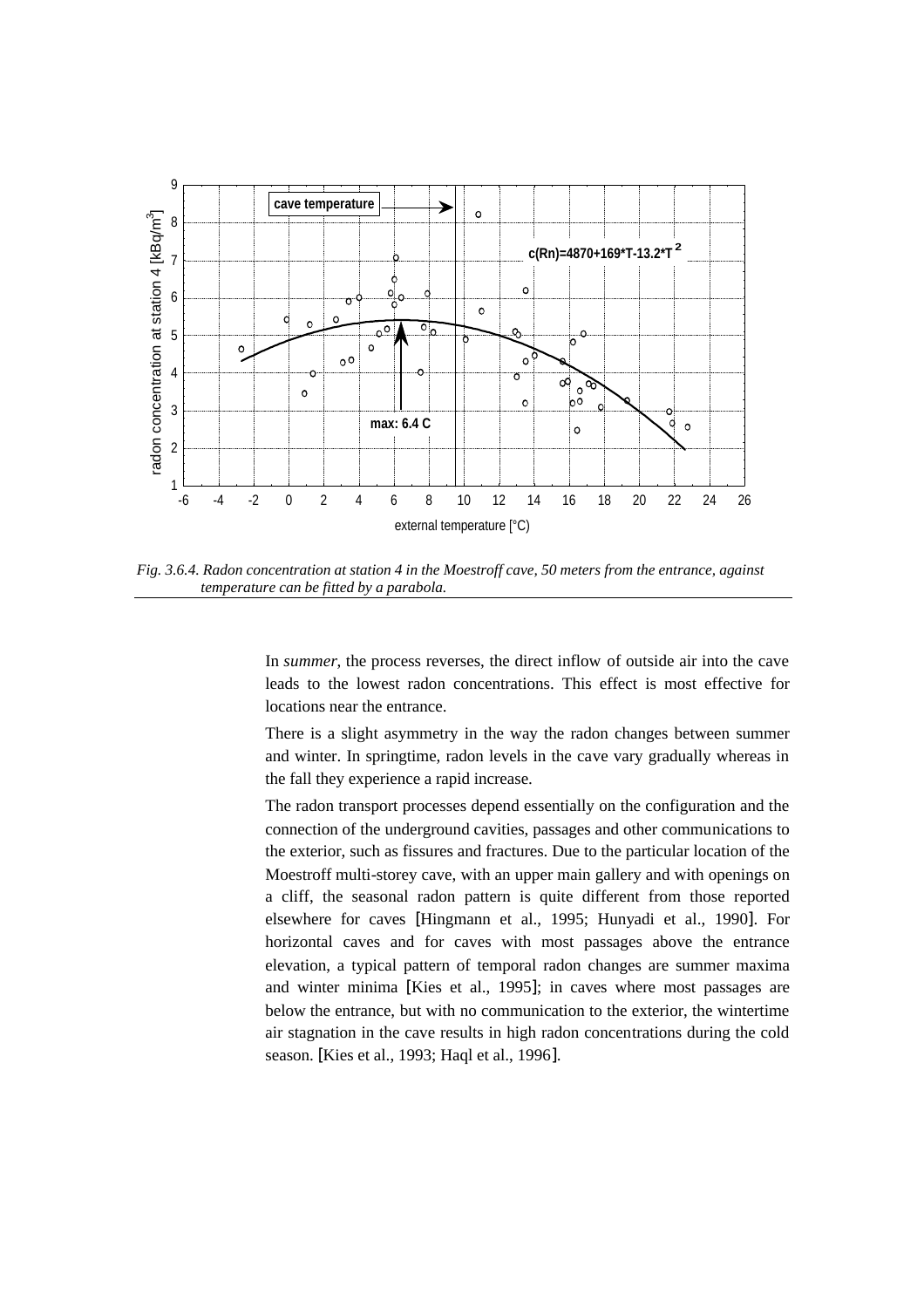We explain the air movements and the seasonal radon behaviour, essentially governed by the chimney effect, by the existence of not accessible galleries below the actual cave with multiple small openings in the cliff. In the cold season, radon-enriched air entering the cave from below leads to higher radon concentrations than in the summer when fresh air entering the cave through the main entrance is loaded gradually with radon during its movement through the cave. In summer with the main inflow of air through the entrance, radon concentrations (in  $kBq/m<sup>3</sup>$ ) experience a linear increase.

$$
c(x) = 0.018 + 0.083 * x
$$
 [eq. 3.6.1]

with the distance x to the entrance; in winter when the cave exhales, a higher exponential increase

$$
c(x) = 5.4 * (1 - e^{-0.065 * x})
$$
 [eq. 3.6.2]

is observed (fig. 3.6.5).



*Fig. 3.6.5. Radon versus distance from entrance*

Equation 3.6.2 is a steady state solution of the one dimensional transport equation due to radon production, decay and molecular diffusion and to fluid flow in a cylindrical void embedded in a rock matrix [Clements et al.,1974; Bates, 1980; Nazaroff, 1992]:

$$
\frac{dC}{dt} = D\Delta C - \nabla(\overline{v}C) - \lambda C + \Phi
$$
 [eq. 3.6.3]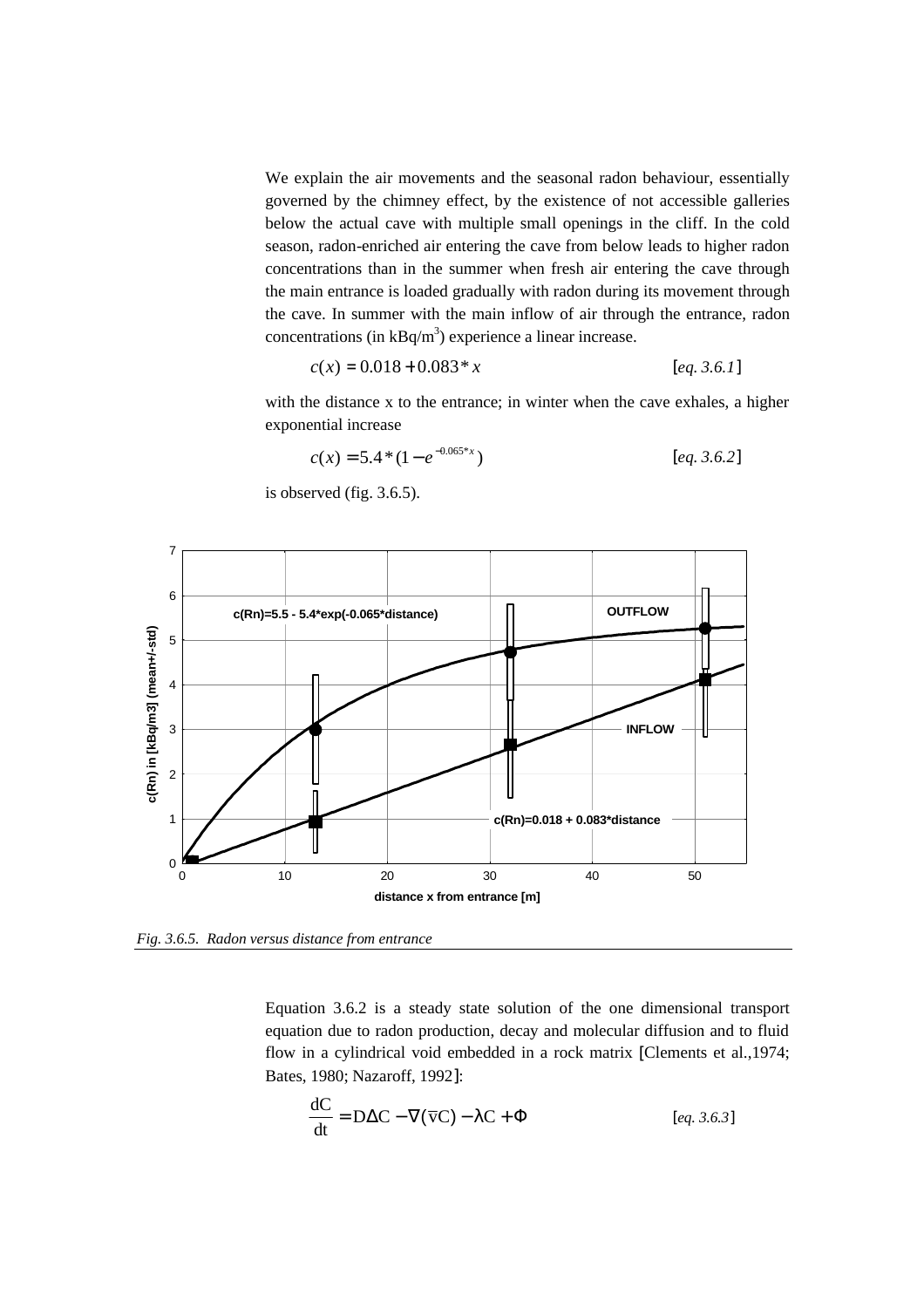where

- C radon concentration in pore space  $[m^{-3}]$
- D diffusion coefficient of radon  $[m^{2}*s^{-1}]$
- v velocity of air carrying radon  $[m*s^{-1}]$
- λ decay constant of radon  $[s^{-1}]$
- $\Phi$  radon source term  $[m^{3}*s^{-1}]$ .

A particular steady state solution of this equation, assuming a constant velocity v and the boundary conditions:

$$
C(0, t) = C_0 \approx 0, C(\infty, t) = C_{\infty} = \frac{\Phi}{\lambda}
$$
 [eq.3.6.4]  
is 
$$
C(z) = C_{\infty} (1 - e^{-\frac{z}{l}})
$$
 [eq. 3.6.5]

where l is the characteristic transport length. For the Moestroff cave this characteristic length is is approximately 15 m, very close to the relaxation distance found for the temperature profile (see chapter 3.1).

The variation of mean radon concentration with external temperature is quite different at the three stations. If no distinction is made between inflow and outflow periods, the best overall fits are linear for stations2 and 3, and parabolic for station 4 (fig. 3.6.6).



*Fig.3.6.6. Variation of c(Rn) with outside temperature*